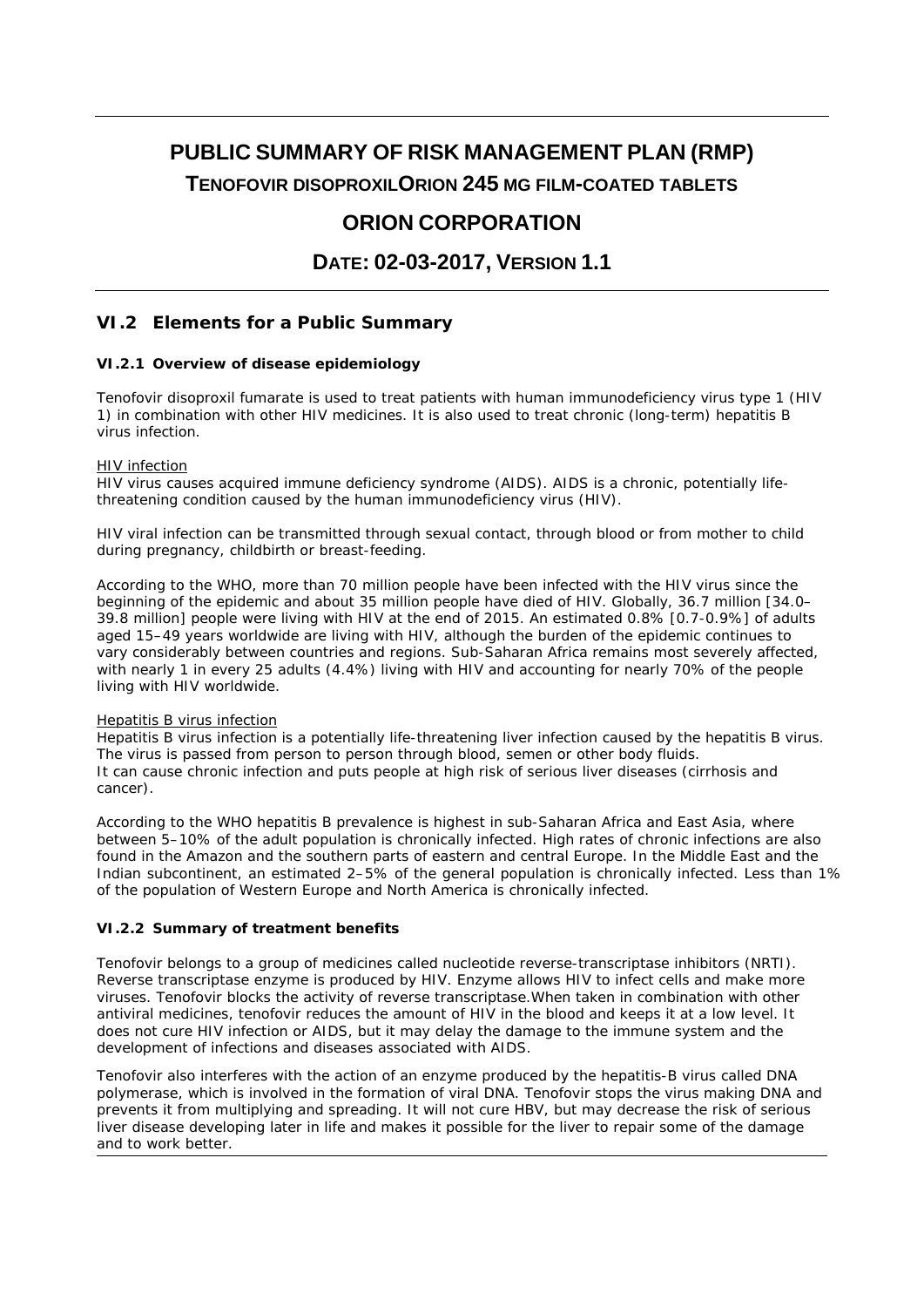#### *VI.2.3 Unknowns relating to treatment benefits*

There is either no or only limited data regarding treatment benefits in following patient groups:

- HIV-1 infected children under 2 years of age
- children with chronic hepatitis B aged 2 to < 12 years or weighing < 35 kg
- patients over the age of 65
- patients with liver transplant.

#### *VI.2.4 Summary of safety concerns*

#### **Important identified risks**

| <b>Risk</b>                                | What is known                                                                                                                                                                                          | Preventability                                                                                                                                                                                                                                                                                                                                                                                                                                                                                                                                                                                                                                                                                                                                                                                                                                                                                                                                                                                |
|--------------------------------------------|--------------------------------------------------------------------------------------------------------------------------------------------------------------------------------------------------------|-----------------------------------------------------------------------------------------------------------------------------------------------------------------------------------------------------------------------------------------------------------------------------------------------------------------------------------------------------------------------------------------------------------------------------------------------------------------------------------------------------------------------------------------------------------------------------------------------------------------------------------------------------------------------------------------------------------------------------------------------------------------------------------------------------------------------------------------------------------------------------------------------------------------------------------------------------------------------------------------------|
| Adverse kidney effects (Renal<br>toxicity) | In patients receiving tenofovir,<br>rare events of reduced or<br>insufficient kidney function and<br>other adverse kidney effects<br>sometimes leading to bone<br>abnormalities have been<br>reported. | Patient should inform doctor of<br>any current or past kidney<br>problems and concomitant<br>medications before treatment is<br>started.<br>Use of tenofovir should be<br>avoided with concurrent or<br>recent use of a medicine that<br>can have adverse effects on<br>kidneys. Given that tacrolimus<br>can affect kidney function, close<br>monitoring is recommended<br>when tacrolimus is co-<br>administered with tenofovir.<br>Patient's kidney function should<br>be monitored before and during<br>treatment in order to detect<br>adverse effects early.<br>If abnormalities in kidney<br>function are suspected or<br>detected then consultation with<br>a kidney specialist should be<br>obtained to consider interruption<br>of tenofovir treatment.<br>Interrupting treatment should<br>also be considered in case of<br>progressive decline of kidney<br>function when no other cause<br>has been identified.<br>Stopping of the treatment<br>usually resolves adverse effects |
|                                            |                                                                                                                                                                                                        | or improves condition. However,<br>patients with advanced HIV                                                                                                                                                                                                                                                                                                                                                                                                                                                                                                                                                                                                                                                                                                                                                                                                                                                                                                                                 |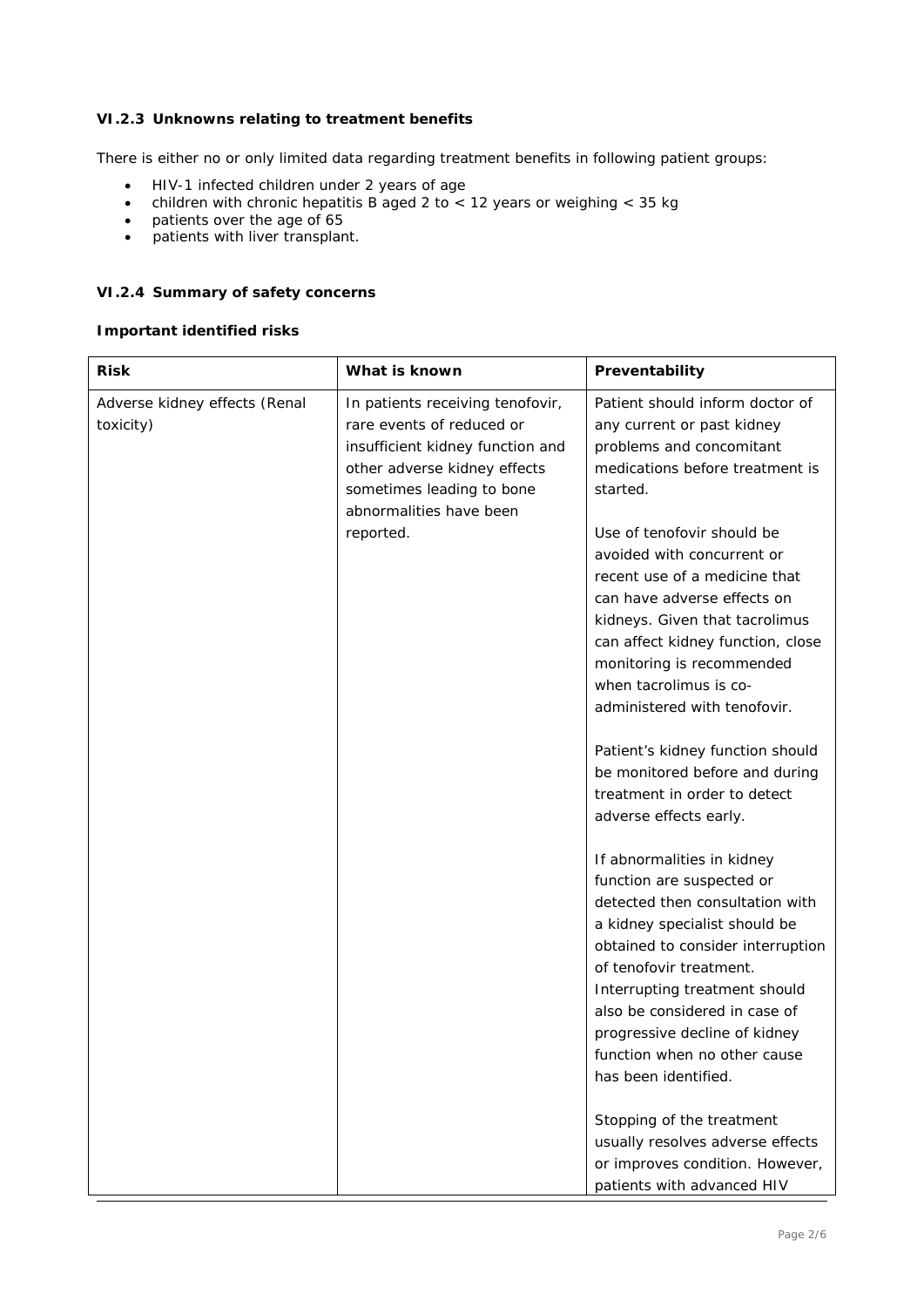| <b>Risk</b>                                                                                                                                                                                                               | What is known                                                                                                                                                                                                                                                                                                                                                  | Preventability                                                                                                                                                                                                                                                                                                                                                                                       |
|---------------------------------------------------------------------------------------------------------------------------------------------------------------------------------------------------------------------------|----------------------------------------------------------------------------------------------------------------------------------------------------------------------------------------------------------------------------------------------------------------------------------------------------------------------------------------------------------------|------------------------------------------------------------------------------------------------------------------------------------------------------------------------------------------------------------------------------------------------------------------------------------------------------------------------------------------------------------------------------------------------------|
|                                                                                                                                                                                                                           |                                                                                                                                                                                                                                                                                                                                                                | disease, patients receiving<br>concomitantly other medicines<br>which have adverse effects on<br>kidneys are at increased risk of<br>experiencing incomplete<br>recovery of kidney function<br>despite of tenofovir<br>discontinuation.                                                                                                                                                              |
| Adverse bone effects due to<br>kidney problems/loss of bone<br>mineral density (Bone events<br>due to proximal renal<br>tubulopathy/loss of bone<br>mineral density)                                                      | Bone abnormalities (infrequently<br>contributing to fractures) may<br>be associated with kidney<br>problems.<br>Tenofovir may cause a reduction<br>in bone mineral density (BMD).<br>The effects of tenofovir<br>associated changes in BMD on<br>long-term bone health and<br>future fracture risk are currently<br>unknown.<br>Findings in the animal studies | Multidisciplinary approach is<br>recommended to adequately<br>weigh on a case by case basis<br>the benefit/risk balance of<br>treatment, decide the<br>appropriate monitoring during<br>treatment (including decision for<br>treatment withdrawal) and<br>consider the need for<br>supplementation.<br>Alternative treatment regimens<br>should be considered for<br>patients with osteoporosis that |
|                                                                                                                                                                                                                           | indicated that there was a<br>substance-related decrease in<br>intestinal absorption of<br>phosphate with potential<br>secondary reduction in BMD.                                                                                                                                                                                                             | are at a high risk for fractures.<br>If bone abnormalities are<br>detected or suspected,<br>consultation with a medical<br>specialist (endocrinologist<br>and/or nephrologist) should be<br>obtained.                                                                                                                                                                                                |
| Sudden temporary worsening of<br>liver disorders in patients with<br>HBV infection after treatment<br>has been discontinued (Post-<br>treatment hepatic flares in HBV<br>monoinfected and HIV/HBV<br>coinfected patients) | Acute exacerbation of liver<br>inflammation (hepatitis) has<br>been reported in patients who<br>have discontinued hepatitis B<br>therapy. In majority of the cases<br>temporary worsening of the<br>condition appears to be self-<br>limited. However, severe<br>exacerbations, including cases<br>leading to death, have been<br>reported.                    | Hepatic function should be<br>monitored at repeated intervals<br>with both clinical and laboratory<br>follow-up for at least 6 months<br>after discontinuation of hepatitis<br>B therapy. If appropriate,<br>resumption of hepatitis B<br>therapy may be warranted. In<br>patients with advanced liver<br>disease or cirrhosis, treatment<br>discontinuation is not<br>recommended.                  |
| Interaction with didanosine                                                                                                                                                                                               | Co-administration of tenofovir<br>and didanosine results in a 40-<br>60% increase in didanosine<br>concentration in body that may<br>increase the risk of didanosine-<br>related adverse reactions.                                                                                                                                                            | Co-administration of tenofovir<br>and didanosine is not<br>recommended.                                                                                                                                                                                                                                                                                                                              |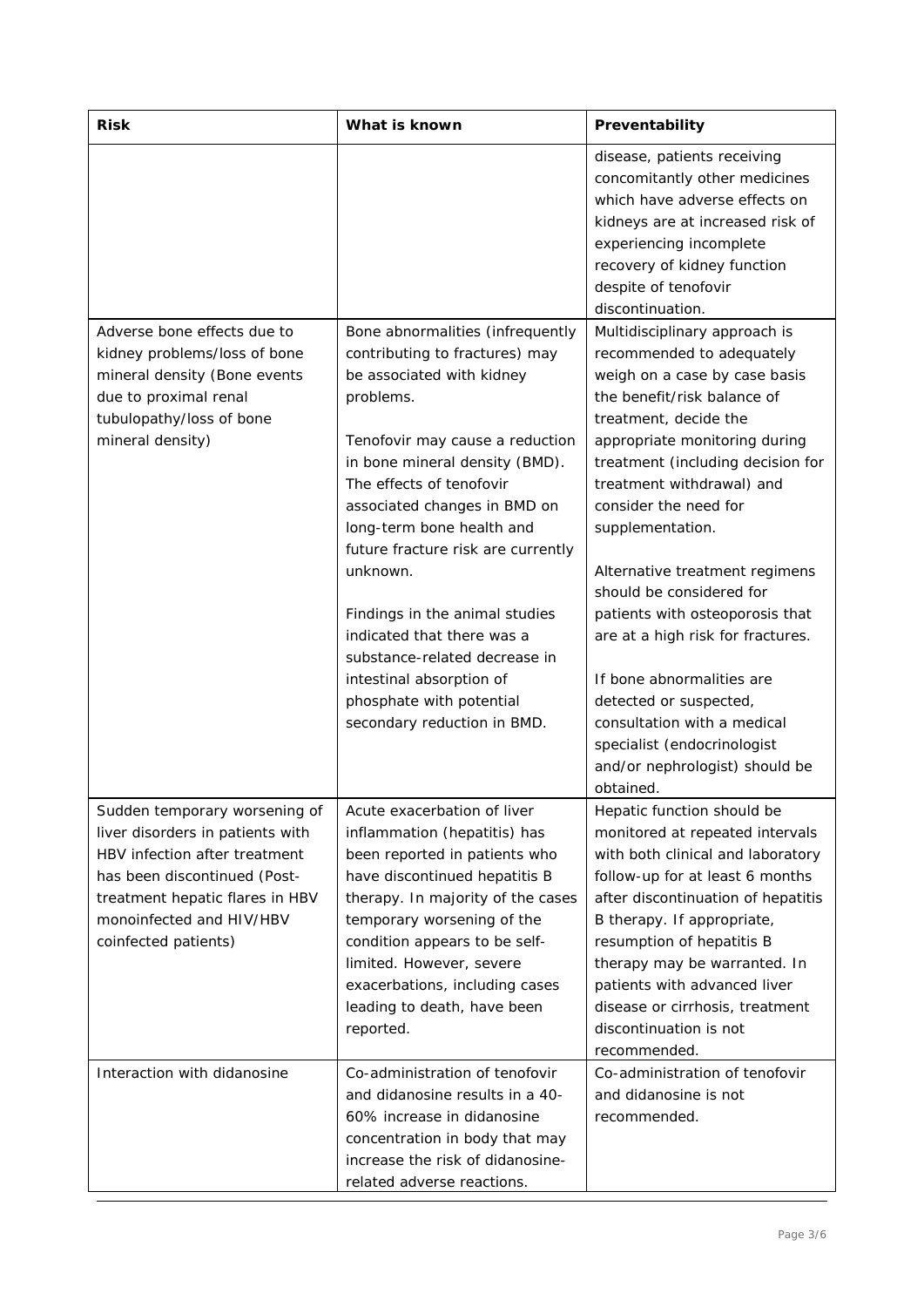| <b>Risk</b>              | What is known                      | Preventability                     |
|--------------------------|------------------------------------|------------------------------------|
|                          | Co-administration also increases   |                                    |
|                          | risk for development of            |                                    |
|                          | resistance and treatment failure   |                                    |
|                          | in HIV1-infected patients.         |                                    |
| Inflammation of pancreas | Rarely pancreatitis, sometimes     | Co-administration of tenofovir     |
| (Pancreatitis)           | leading to death, has been         | and didanosine is not              |
|                          | reported when didanosine has       | recommended.                       |
|                          | been co-administered with          |                                    |
|                          | tenofovir disoproxil fumarate.     | Doctor should be contacted         |
|                          |                                    | immediately if symptoms of         |
|                          | Pancreatitis is listed as possible | pancreatitis appear. Symptoms      |
|                          | adverse drug reaction of           | include e.g.: abdominal pain,      |
|                          | tenofovir therapy.                 | nausea, vomiting, tenderness       |
|                          |                                    | when touching the abdomen,         |
|                          |                                    | losing weight without trying and   |
|                          |                                    | oily, smelly stools (steatorrhea). |

## **Important potential risks**

| <b>Risk</b>                  | What is known (Including reason why it is considered a<br>potential risk) |
|------------------------------|---------------------------------------------------------------------------|
| Development of resistance    | Hepatitis B virus may develop resistance to tenofovir in long-term        |
| during long-term exposure in | treatment. If resistance develops tenofovir is no longer effective        |
| HBV infected patients        | against hepatitis B virus.                                                |

## **Missing information**

| <b>Risk</b>                                        | What is known                                                                                                                                                                                                                                                                                               |
|----------------------------------------------------|-------------------------------------------------------------------------------------------------------------------------------------------------------------------------------------------------------------------------------------------------------------------------------------------------------------|
| Safety in children (including<br>long-term safety) | Other formulationsof tenofovir for the treatment of HIV-1 infection<br>and chronic hepatitis B in adolescents aged 12 to $<$ 18 years can<br>be available for whom a tablet form is not appropriate.                                                                                                        |
|                                                    | The safety and efficacy of tenofovir has not been established in:<br>HIV-1 infected children under 2 years of age<br>children with chronic hepatitis B aged 2 to $<$ 12 years or weighing<br>$<$ 35 kg.<br>The use of tenofovir is not recommended in paediatric patients<br>with impaired kidney function. |
| Safety in pregnancy                                | A moderate amount of data on pregnant women (between 300-<br>1,000 pregnancy outcomes) indicate no malformations or adverse<br>effects on foetus/newborn baby. Animal studies do not indicate<br>reproductive toxicity. The use of tenofovir may be considered<br>during pregnancy, if necessary.           |
| Safety in lactation                                | As a general rule, it is recommended that HIV and HBV infected<br>women do not breast-feed their infants in order to avoid<br>transmission of HIV and HBV to the infant.<br>Tenofovir has been shown to be excreted in human milk. There is                                                                 |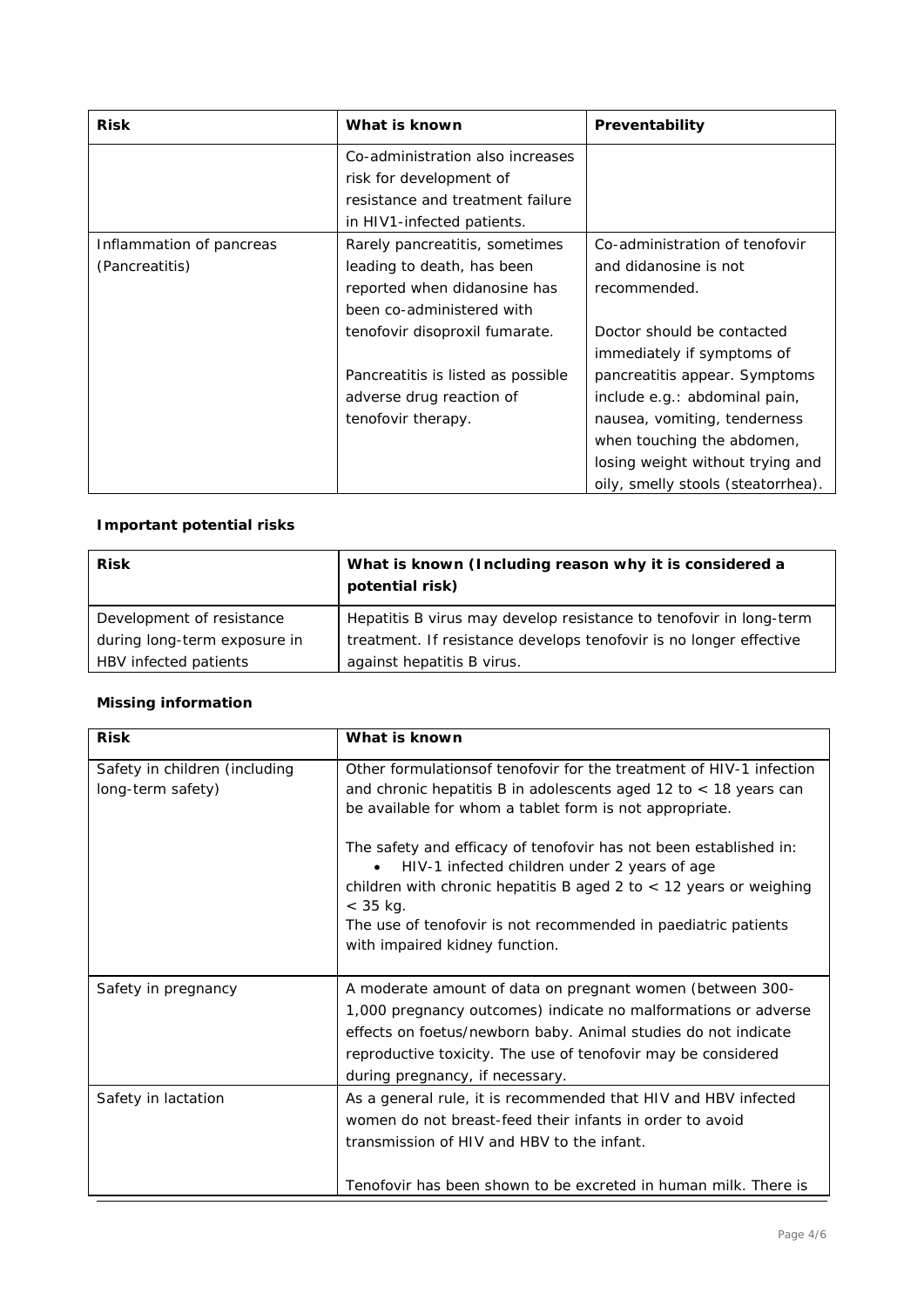| <b>Risk</b>                                                                                                                                                                                       | What is known                                                                                                                                                                                                                                                                                                                                                                                   |
|---------------------------------------------------------------------------------------------------------------------------------------------------------------------------------------------------|-------------------------------------------------------------------------------------------------------------------------------------------------------------------------------------------------------------------------------------------------------------------------------------------------------------------------------------------------------------------------------------------------|
|                                                                                                                                                                                                   | insufficient information on the effects of tenofovir in<br>newborns/infants. Therefore Tenofovir Orion should not be used<br>during breast-feeding.                                                                                                                                                                                                                                             |
| Safety in patients with reduced<br>kidney function (renal<br>impairment)                                                                                                                          | There are limited data on the safety and efficacy of tenofovir in<br>adult patients with moderate and severe kidney impairment and<br>long-term safety data has not been evaluated for mild kidney<br>impairment. Therefore, in adult patients with renal impairment<br>tenofovir should only be used if the potential benefits of treatment<br>are considered to outweigh the potential risks. |
|                                                                                                                                                                                                   | In patients with severe renal impairment and in patients who<br>require haemodialysis use of tenofovir is not recommended. If no<br>alternative treatment is available, the dosing interval must be<br>adjusted and renal function should be closely monitored.                                                                                                                                 |
|                                                                                                                                                                                                   | The use of tenofovir is not recommended in children with kidney<br>impairment. It should not be initiated in children with kidney<br>impairment and should be discontinued in children who develop<br>kidney impairment during tenofovir therapy.                                                                                                                                               |
|                                                                                                                                                                                                   | Close monitoring of kidney function is recommended in adult<br>patients with kidney impairment treated with tenofovir.                                                                                                                                                                                                                                                                          |
| Safety in elderly patients                                                                                                                                                                        | No data are available on which to make a dose recommendation<br>for patients over the age of 65 years.                                                                                                                                                                                                                                                                                          |
|                                                                                                                                                                                                   | Tenofovir has not been studied in patients over the age of 65.<br>Elderly patients are more likely to have decreased kidney function;<br>therefore caution should be exercised when treating elderly<br>patients with tenofovir.                                                                                                                                                                |
| Safety in black HBV infected<br>patients                                                                                                                                                          | Pharmacokinetics have not been specifically studied in different<br>ethnic groups.                                                                                                                                                                                                                                                                                                              |
| Safety in HBV infected patients<br>with severe advanced liver<br>disease, including long-term<br>safety [Safety in HBV infected<br>patients with decompensated<br>liver disease and CPT score > 9 | There are limited data on the safety and efficacy of tenofovir in<br>HBV infected patients with severe advanced liver disease. These<br>patients may be at higher risk of experiencing serious liver or<br>kidney adverse reactions. Therefore, liver, bile and kidney<br>parameters should be closely monitored in this patient population.                                                    |
| (including long-term safety)]                                                                                                                                                                     | Liver flares (sudden temporary worsening of the liver disease) are<br>especially serious, and sometimes leading to death in patients with<br>severe advanced liver disease.                                                                                                                                                                                                                     |
| Safety in liver transplant<br>recipients infected with hepatitis<br><b>B</b> virus                                                                                                                | Safety and efficacy data are very limited in liver transplant<br>patients.                                                                                                                                                                                                                                                                                                                      |